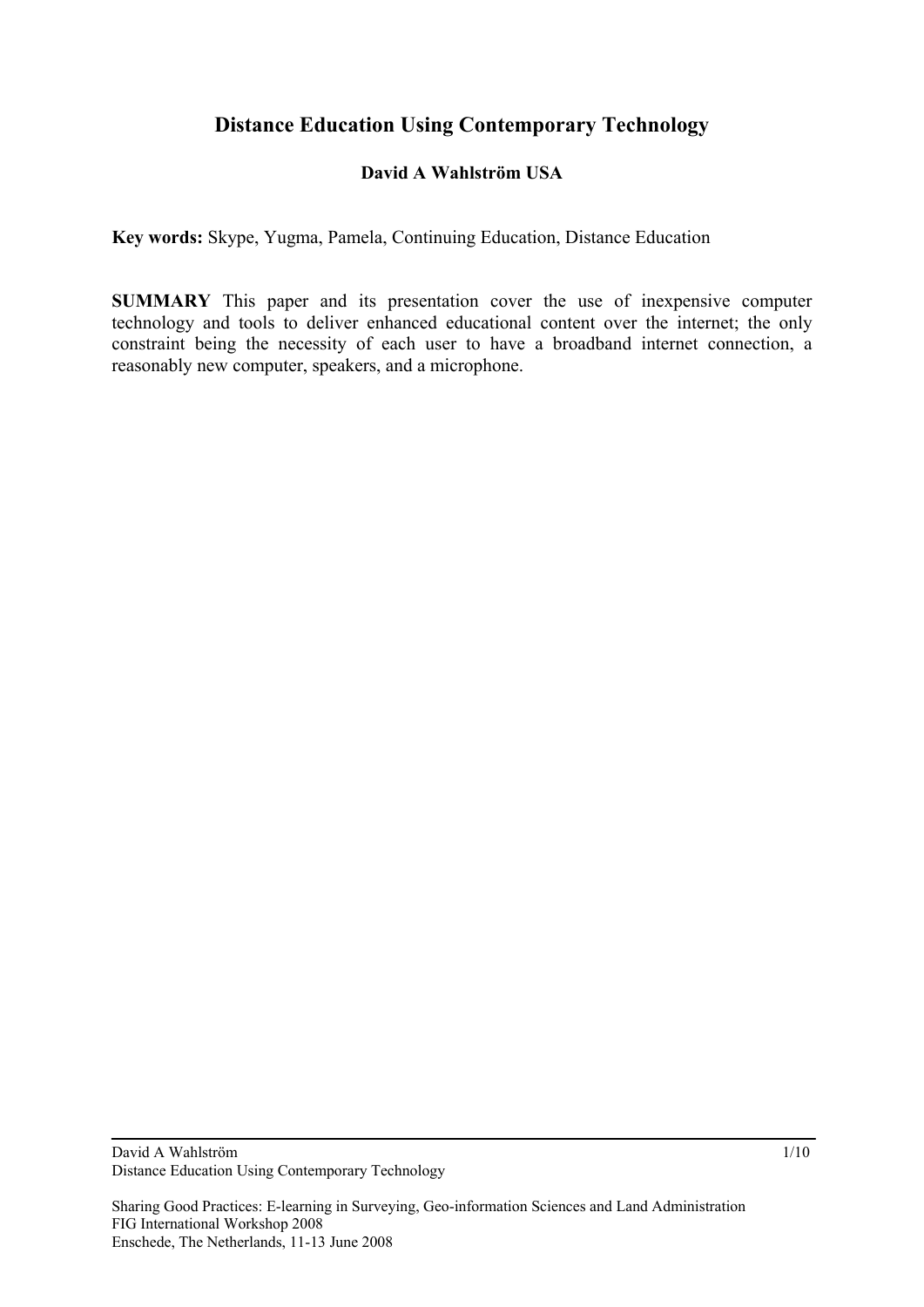# **Distance Education Using Contemporary Technology**

# **David A Wahlström USA**

**Key words:** Skype, Yugma, Pamela, Continuing Education, Distance Education

**SUMMARY** This paper and its presentation cover the use of inexpensive computer technology and tools to deliver enhanced educational content over the internet; the only constraint being the necessity of each user to have a broadband internet connection, a reasonably new computer, speakers, and a microphone.

#### **1. INTRODUCTION**

1

I have presented surveying refresher (preparation) seminars<sup>[1](#page-1-0)</sup> for nearly forty years to individuals preparing to take State and National qualification exams.<sup>[2](#page-1-1)</sup> Successful completion of these exams is a prerequisite to receiving a license to practice the profession of surveying. In the USA, these practitioners are often identified as Professional Surveyors (PS) or Professional Land Surveyors (PLS).

My seminar audience has been, with few exceptions, surveying technicians with a combination of field and office experience. Typically, the total number of years of experience prior to sitting for the Fundamentals Examination<sup>[3](#page-1-2)</sup> (FE) ranges from four to six years. Some, however, 'put off' the exam until they are well into their thirties. Importantly, the clear majority of examinees have two or fewer years of formal education beyond the High School diploma.[4](#page-1-3)

Over the years, I have presented seminars in the far reaches of the USA from Orlando to Los Angles to Missoula to Boston. Whether I was living in New York, Indiana, Texas or South Dakota, I have had to travel the day before and very possibly the day following. Attendees have also had to travel. Although most attendees have been from the same State as where the seminar was being presented, they have often had to drive between 200 and 300 miles (322 to 482 kilometers) to the seminar site. This necessary traveling has resulted in attendees often taking three days away from work and/or family. Not only is travel time a factor in deciding whether to attend the seminar; the associated expenses often are burdensome and are becoming more burdensome! An unintended consequence of these issues

<span id="page-1-0"></span><sup>&</sup>lt;sup>1</sup> Some prefer the term 'workshop'. In my case, the term 'seminar' is more appropriate because delivery is almost exclusively of a lecture nature. 2

<span id="page-1-1"></span><sup>&</sup>lt;sup>2</sup> In the United States of America (USA), the practice of professional surveying is regulated at the State level; however, most, if not all, States administer an examination authored by the National Council of Examiners for Engineering and Surveying (NCEES) for at least a portion of the complete examination.

<span id="page-1-2"></span><sup>&</sup>lt;sup>3</sup> This examination was formerly known as the Surveyor in Training (SIT) exam and is authored by NCEES. Examinees who pass this examination are often referred to as Surveyors in Training. Typically, this exam is taken following four to six years of increasingly complex experience. Presently, there is a tendency to allow four year baccalaureate degree holders to sit for the examination without any actual work experience. 4

<span id="page-1-3"></span><sup>&</sup>lt;sup>4</sup> This is changing slowly as the number of States requiring the four year degree for licensure is increasing.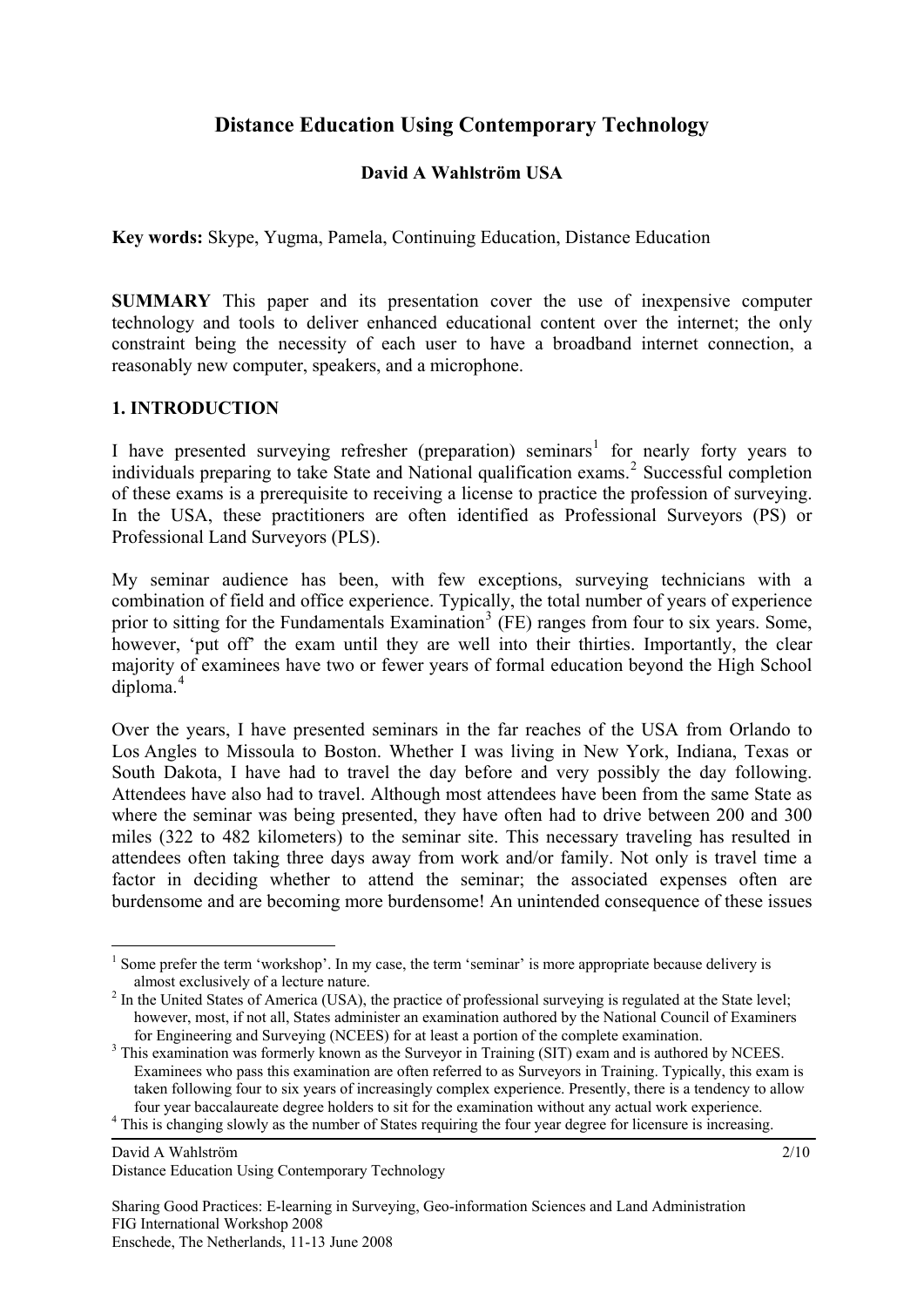(time and money) is that many cannot afford to attend and, instead, try to teach themselves. Unfortunately, some fail and repeat the exam(s) only to fail again.

In the early '80s, I started recording the live seminar presentations on audio cassette tapes and selling the tapes along with a copy of the seminar handout. The tapes were not edited and sometimes contained long pauses and/or indecipherable chatter. Regardless, they were well received and I have received compliments years after I ceased marketing the cassette tapes.

While I was a professor at the University of Houston (Texas), I was introduced to the concept of distance education. In the early '90s, a concerted effort was made on campus to offer courses to remote University facilities via a dedicated connection and over cable TV. Attendees at the remote facilities witnessed a 'live' presentation via TV and those who chose to view the lecture over cable TV often recorded the lecture on their videocassette recorder (VCR) for later viewing; (many of the cable presentations occurred late at night when bandwidth was plentiful). Eventually, the University marketed courses first on VCR tapes and presently on digital versatile discs (DVDs). However, I never took the time or invested the money to prepare a set of studio produced DVDs for my seminars. I still think about it occasionally; however, I am unsure of the market.

Depending on the topic at hand, each seminar has consisted of lecturing, illustrating, and solving. For instance, when discussing property boundary issues, the presentation is almost exclusively of a lecture nature, sometimes accompanied with a sketch developed as the lecture proceeds<sup>[5](#page-2-0)</sup> or as a question is raised. On the other hand, when discussing the solution of a solar azimuth problem, a sketch and the actual problem solution steps are developed.

It should be obvious that delivering the lecture portion is maybe the easiest and can be delivered using virtually any medium. However, the same cannot be said for the problem solution portion of the seminar. Trying to explain an existing illustration works occasionally; however, the clarity of the solution would be enhanced by observing the development of the steps. And, absent a whiteboard, a verbal illustration may lead to even more confusion.

## **2. NOVEL IDEA**

1

Thirty-nine years after giving the first seminar, I'm trying a new (at least new to me) medium. By accident, I opened my  $\text{Skype}^6$  $\text{Skype}^6$  client<sup>[7](#page-2-2)</sup> not too long ago and noted the term 'Create Conference'. Considering I had participated in numerous conference calls in the past, I was intrigued by the fact that this conference call just might be free $8$  or at the very least,

David A Wahlström 3/10 Distance Education Using Contemporary Technology

<span id="page-2-0"></span><sup>&</sup>lt;sup>5</sup> The handout has always included an illustration, too.

<span id="page-2-1"></span><sup>&</sup>lt;sup>6</sup> Skype (skype.com) is a free P2P (peer to peer) application that provides free voice-over-IP communication over the Internet. Skype is owned by eBay (ebay.com) 7

<span id="page-2-2"></span><sup>&</sup>lt;sup>7</sup> Skype has been installed on my computer for a couple of years; however, I have used it very little. I do remember placing a call to Sweden a few years ago. It worked fine. I also purchased a handset that works OK; however, it was never handy when I wanted to make a call so it went unused.

<span id="page-2-3"></span><sup>&</sup>lt;sup>8</sup> Skype openly advertises 'free Skype to Skype calls'. In essence, if you have access to the internet, you may make a 'free' call.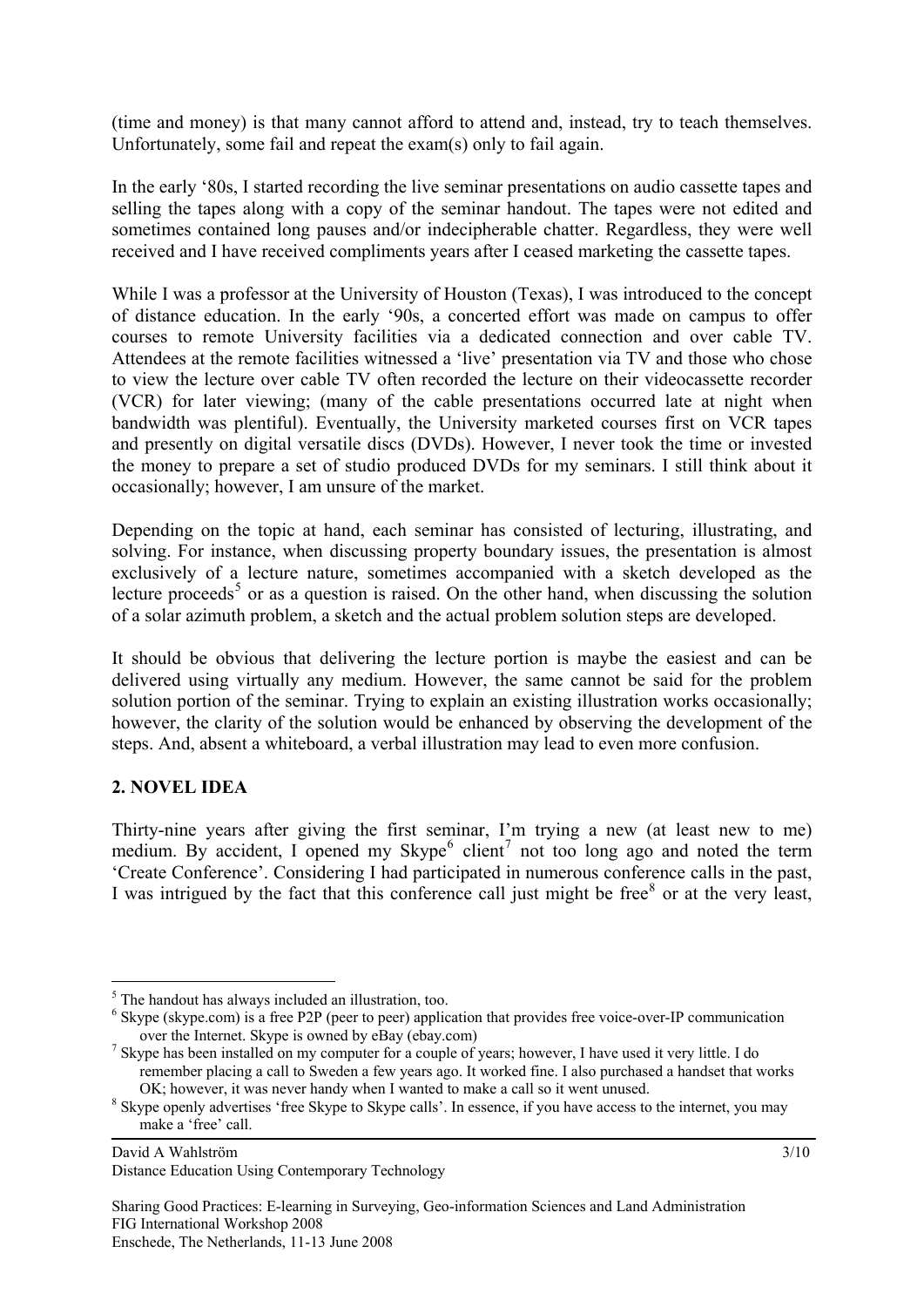very inexpensive.<sup>[9](#page-3-0)</sup> Further investigation showed that conference calls are also free as long as each user uses the Skype client on her computer. $^{10}$ 

Obviously, the next question to be answered was "Will my great idea work?" About the only way to find out was to do a little test project. At this point, my interests were focused on whether the technology was adaptable to my situation rather than whether the idea was marketable. Given that, I quickly established a preliminary procedure.

With only modest revisions to my initial ideas, the procedure for the test project became:

- 1. Determine whether anyone is interested in participating.
- 2. Collect email addresses of all participants.
- 3. Arrange a convenient time for everyone to 'connect'.
- 4. Post a handout for participants to download and read prior to the first session.
- 5. Prepare the lecture for the first session.
- 6. Deliver the lecture at the agreed time.
- 7. Analyze the 'feedback'.
- 8. Get ready for the next week.

#### **3. EXPERIMENTING**

To get started, I placed a note on a National forum<sup>[11](#page-3-1)</sup> internet page offering a free seminar. Within a day. I had six participants willing to give it a try. In their 'application', they stated their best times to connect and included an email address.

It did not take long to determine there was a problem! Three participants lived and worked in the Eastern time zone (GMT -5 hrs), three participants lived and worked in the Pacific time zone (GMT -8 hrs), and I lived somewhere in between (GMT -6 hrs). There was, interestingly, agreement on the day – Friday. Little did I know at the time that this would lead to the biggest problem [too many interruptions (holidays, sickness, travel, etc.)]!

The fact that I now had an audience resulted in having to do something! First, I assembled the tools:

- 1. Hardware
	- a. Laptop with duo-core technology
	- b. High quality webcam
	- c. Headphones / Microphone
	- d. Wireless mouse
	- e. Wacom Graphite tablet
	- f. Fiber optic internet connection

1

<span id="page-3-0"></span><sup>&</sup>lt;sup>9</sup> Calls to 'regular' phones or to mobile phones cost from \$0.021 per minute. Calls to other countries may cost more.<br><sup>10</sup> Conference calls are free for up to ten participants.<br><sup>11</sup> Point of Beginning Message Board (www.rpls.com)

<span id="page-3-1"></span>

David A Wahlström 4/10

Distance Education Using Contemporary Technology

Sharing Good Practices: E-learning in Surveying, Geo-information Sciences and Land Administration FIG International Workshop 2008 Enschede, The Netherlands, 11-13 June 2008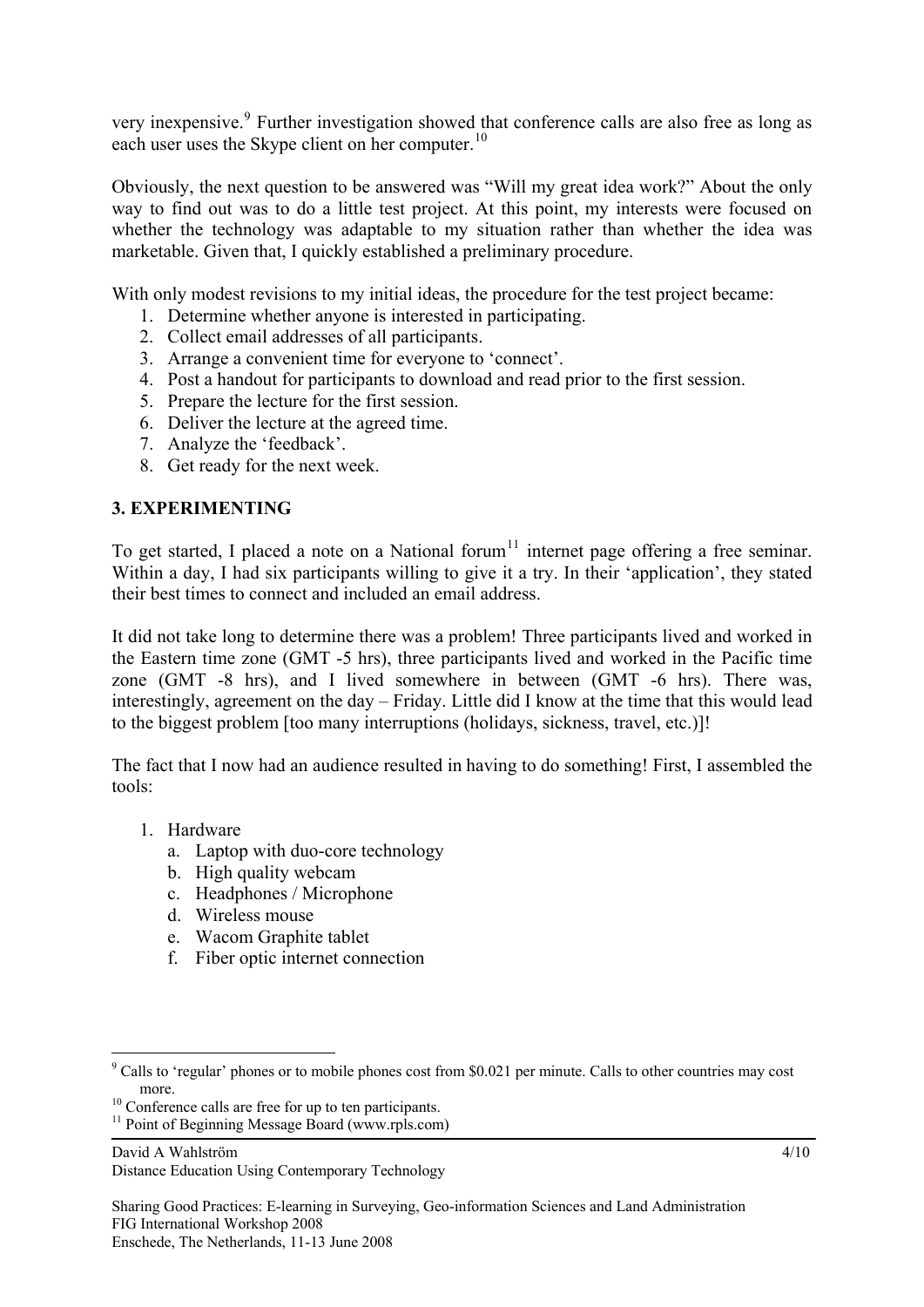- 2. Software
	- a. For conference calling: Skype from http://www.skype.com/
	- b. For call recording and podcasting: Pamela for Skype from http://www.pamelasystems.com/
	- c. For whiteboarding: Yugma Skype Edition from http://www.yugma.com/share\_skype.php
- 3. Other
	- a. Server space for uploading files (principally handout material)

The laptop used was a Dell Latitude D820 with an Intel® Core™ 2 CPU and the webcam was a Logitech Quickcam Pro 9000. The Wacom tablet was used to make sketches and annotate text and prepared illustrations. My budget limited me to the smallest tablet - one with a 4 inch by 6 inch (10 cm by 15 cm) sensitized surface mapped to the laptop's screen.

Initially, I used the headphones which included a 'boom' microphone. However, I did not like the pressure on my head and the 'boom' mike was not fixed in place so the volume would tend to taper off. Also, if I got up from using the laptop. I would have to remember to unplug the headphones and the microphone. I then tried the microphone which is built into the webcam and the speakers which are built into the laptop and was satisfied with their overall performance. It should be noted that I have a quiet place at home to work; therefore there was little, if any, background noise.<sup>[12](#page-4-0)</sup>

I prepared my first lecture, uploaded related 'handout' material, emailed reminders, and logged on to Skype at the appointed hour. Participants soon logged in (I could 'see them' as they logged into Skype) and I added them to the conference. The lecture went on without much trouble and a couple participants asked questions. The hour went by reasonably quickly, and only one participant lost her connection and was unable to reconnect (I think I made a mistake when I tried to reconnect her). Others indicated "so far, so good" and said they would return in a week. And, they did!



**Figure 1.** Logitech Pro 9000 webcam

David A Wahlström 5/10 Distance Education Using Contemporary Technology

<u>.</u>

<span id="page-4-0"></span> $12$  This was not the case with all the conference call participants, however. But, the conference's host (me, in this case) can mute the other participant's Skype connection at will.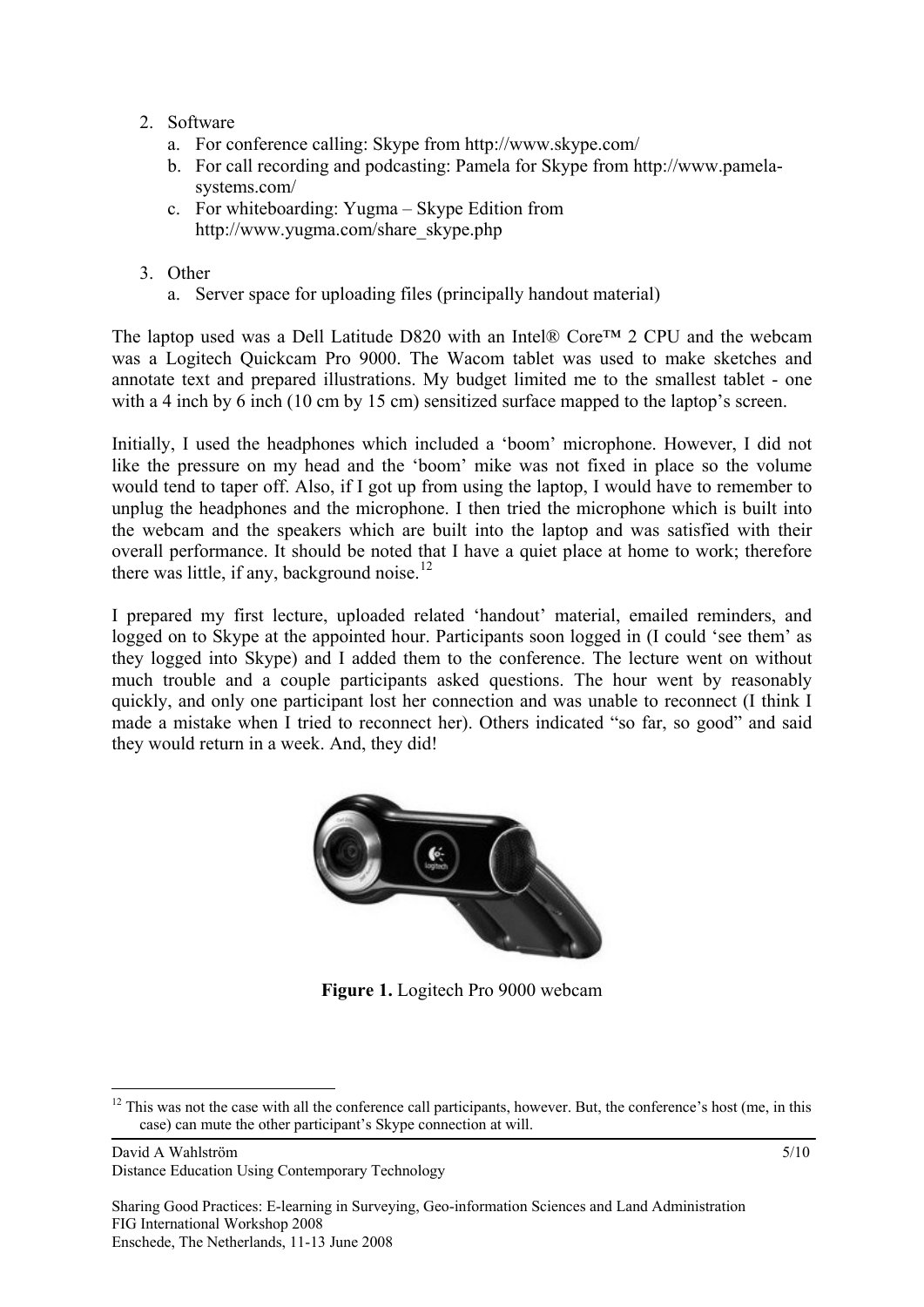

**Figure 2.** Wacom Graphite tablet



**Figure 3.** Pen for use with the tablet

## **4. ILLUSTRATING SUBJECT MATTER**

In the intervening period, I went looking for a whiteboard - it became obvious during the first lecture that absent some way of making sketches, my efforts would be made much more difficult!. Skype has a number of add-ons available from multiple vendors with some of the add-ons being Skype Certified. Consequently, I found a Skype certified whiteboard called YugmaSE. $^{13,\overline{1}4}$  $^{13,\overline{1}4}$  $^{13,\overline{1}4}$ 

YugmaSE's free version offers desktop viewing/sharing, annotating of files as they appear on the desktop, and whiteboarding (sketches, hand written notes, etc.).

1

David A Wahlström 6/10 Distance Education Using Contemporary Technology

 $13$  Yugma – Skype Edition (yugma.com)

<span id="page-5-1"></span><span id="page-5-0"></span><sup>&</sup>lt;sup>14</sup> For Windows users, YugmaSE can be obtained and installed via Skype's Extras Manager (Tools | Do More | Get Extras | Sharing)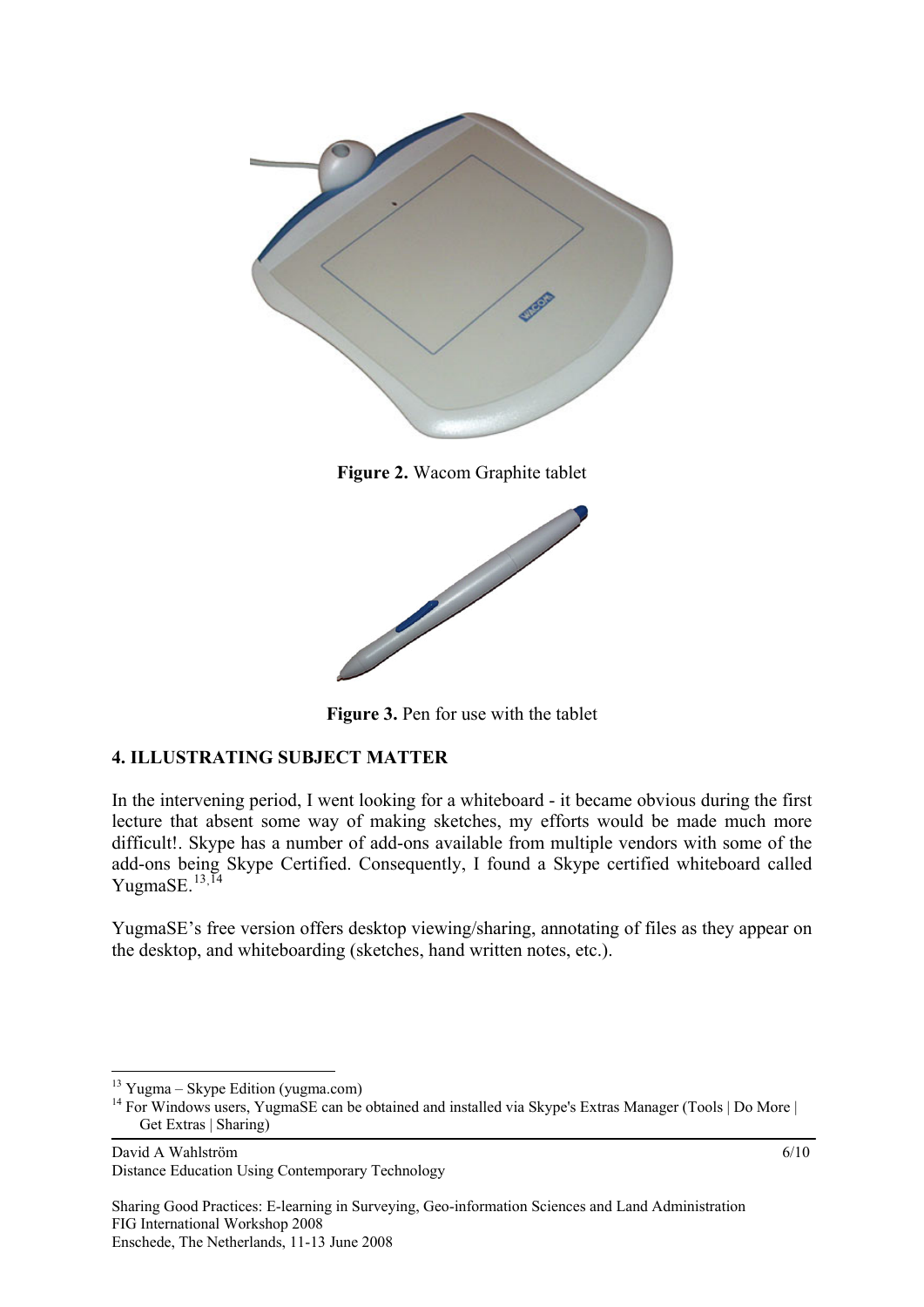

**Figure 4.** A sample exam illustration. 'Lost' is a word of art and is critical to the solution - it was annotated during the presentation. The Yugma toolbar is stored along the right margin.



**Figure 5.** The North 'half' of Section 6 – the annotation was added during the lecture. The Logitech webcam and toolbar allow 'live' video to be displayed.

Yugma's enhanced version includes the ability to record and playback the presentations at a later date. There is also a provision for making all of the host's illustrations view only.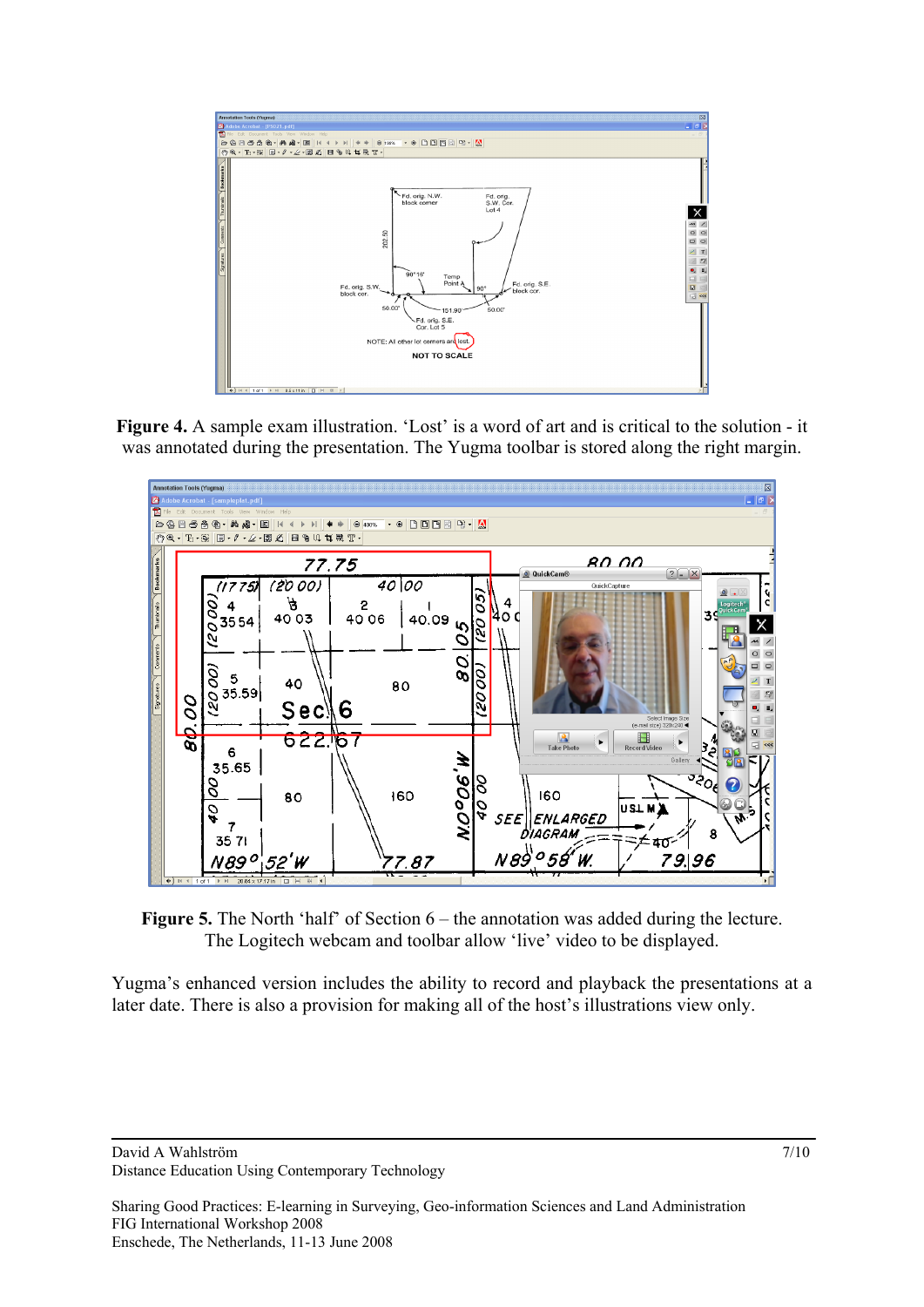

**Figure 6.** A freehand sketch made simultaneous with voice commentary.



**Figure 7.** Figure 6 above retrieved and annotated in response to a question.

David A Wahlström 8/10 Distance Education Using Contemporary Technology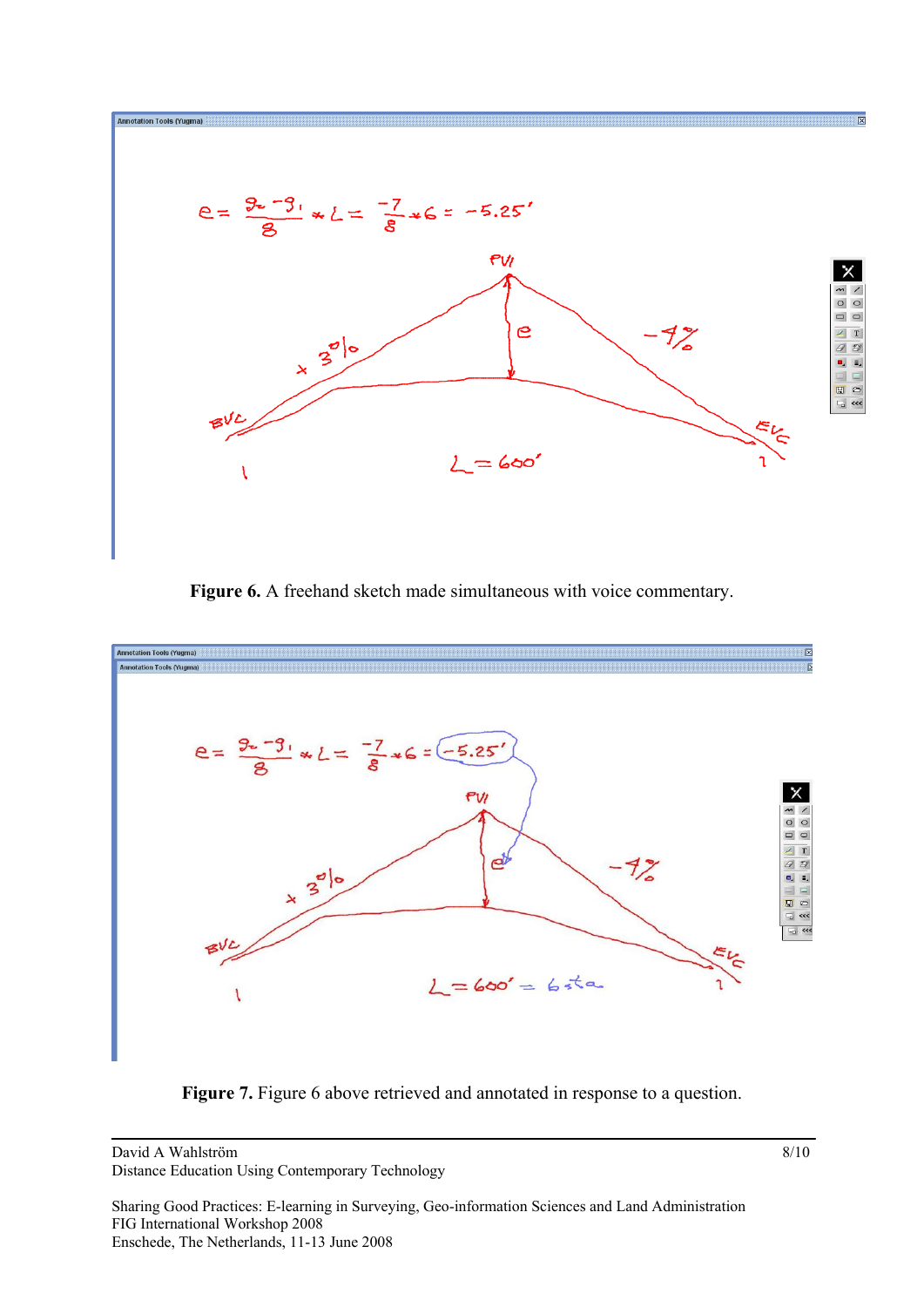## **5. MORE ENHANCMENTS**

I also added another Skype Certified add-on called Pamela.[15](#page-8-0) Pamela allows one to make a voice recording of an entire session, regardless of its length, and generates an \*.mp3 file. As a result, Pamela can be used to create a podcast of the presentation. Podcast files, if loaded on a server, will allow participants to down the files and listen to them, at their leisure, on their Apple iPod.<sup>[16](#page-8-1)</sup> *(Interestingly, it looks like I've come full circle from the days of marketing cassette tapes!)*

## **6. WHAT PARTICIPANTS SAID**

- 1. Regarding Skype: The voice quality was good for the purpose at hand. The lost connection issue was troublesome.
- 2. Regarding Yugma: Illustrations displayed using the Yugma whiteboard were excellent and the use of Yugma was very beneficial.
- 3. Regarding FTP services: Downloading from the site was trouble free. However, the FTP site lacked organization; therefore, ease of use was compromised.
- 4. Regarding podcasts: Use of a podcast would be helpful; however, its effectiveness would be less than optimum if related illustrations were not available.

#### **7. WHAT'S NEXT**

There are many additional uses for the technology outlined in this paper. Additional ideas relate are stated below.

- 1. Many survey crews carry laptops with  $W_iF_i^{17}$  $W_iF_i^{17}$  $W_iF_i^{17}$  capabilities into the field. Using the illustration techniques as outlined above would bring communications to a significantly higher level and would often result in reducing travel back to the office.
- 2. Any organization with multiple office locations could conceivably enhance interoffice communications by using the technology.
- 3. Multiple office organizations could share training opportunities without having to transport workers to a central location.
- 4. None of the ideas expressed above are exclusive to the surveying profession. In fact, any profession or industry seems to always be looking for ways to reduce wasted travel time! For a few hundred dollars, they can easily do so.

<u>.</u>

```
David A Wahlström 9/10
```
<span id="page-8-0"></span><sup>&</sup>lt;sup>15</sup> Pamela Basic (pamela-systems.com) limits record time to 15 minutes. Pamela Professional allows an unlimited record time and has a one time cost of \$24.95 ( $\epsilon$ 19.95) <sup>16</sup> Or other \*.mp3 player.

<span id="page-8-2"></span><span id="page-8-1"></span><sup>&</sup>lt;sup>17</sup> WiFi: Wireless Fidelity. The current term for wireless Internet broadcast over certain standards like 802.11b, 802.11g, etc.

Distance Education Using Contemporary Technology